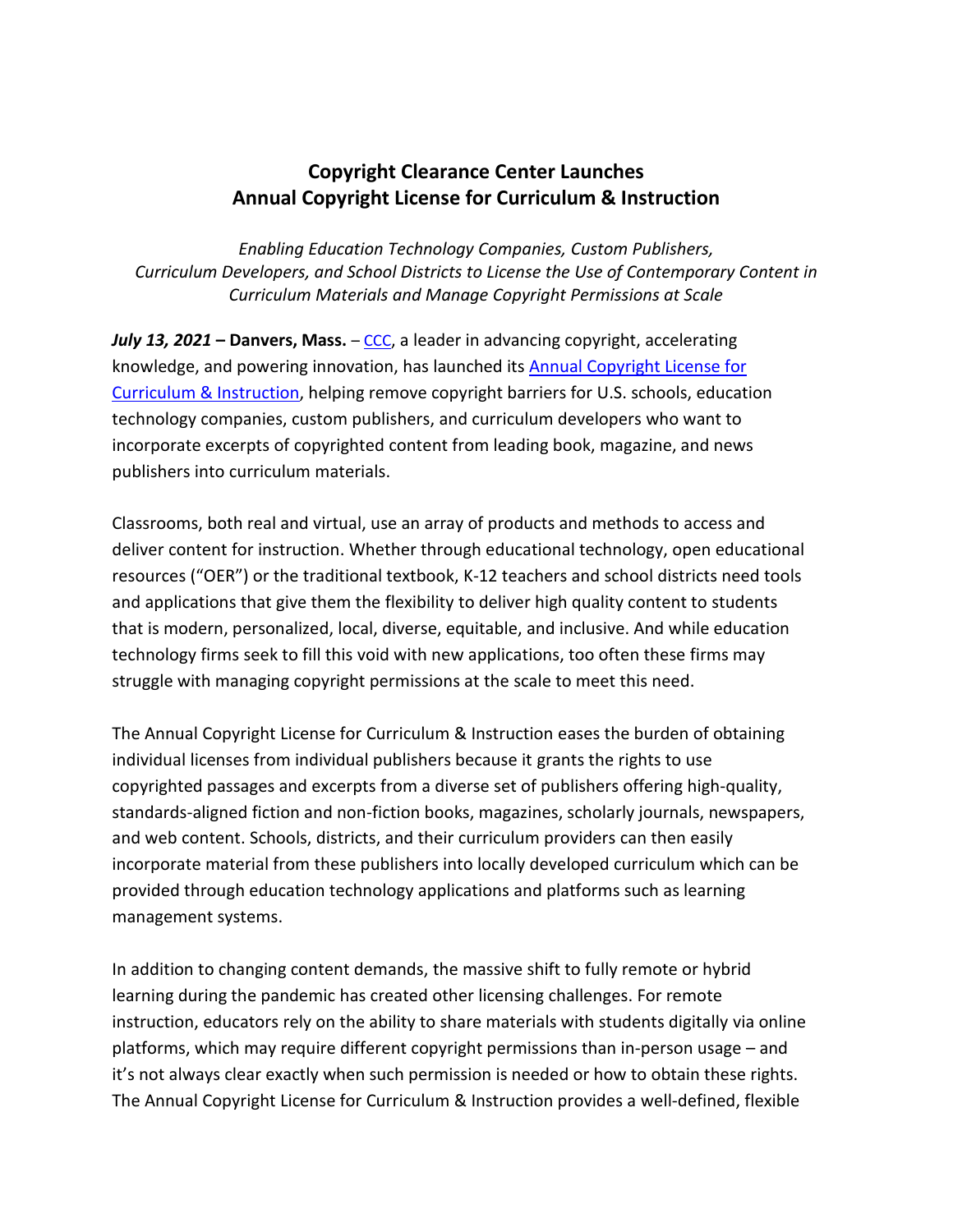set of rights that supports both remote and in-person instruction.

"We know educators, school districts and education technology providers care about respecting intellectual property, but they lack the dedicated staff with specialized knowledge needed to manage copyright at scale," said Roy Kaufman, Managing Director, Business Development and Government Relations, CCC. "As the market is looking for new ways to handle remote learning and manage an emerging DEI-centered curriculum, we created the Annual Copyright License for Curriculum & Instruction to make it easier to provide students with the best possible content."

"High quality content is the bedrock of K-12 education," said Jay Diskey, long-time education policy and publishing leader. "Educators seek engaging, interactive curriculum to support personalized instruction to engage all learners, but don't want to be slowed down by the tedious process of requesting and tracking copyright permissions in a changing classroom environment."

"By giving every educator the resources to spark courageous thinking, we can truly have an impact on student growth," said Eileen Murphy, Founder and CEO, ThinkCERCA, a charter licensee. "The Annual Copyright License for Curriculum & Instruction will help create equitable access to quality education while easing the burden of obtaining copyright permissions on an individual basis."

"The prompt actions of CCC and its partners enabled educators and students to access resources in suitable and efficient ways during the height of the COVID-19 pandemic. These access methods would not have been possible under pre-pandemic licensing arrangements," said Kate Worlock, VP, Lead Analyst, Outsell Inc. "This new license marks the next stage, supporting the activities of educators and curriculum creators as they look to scale up the creation of innovative tools to meet market demand."

Select publishers participating in the license include ABDO, the Associated Press, Bearport Publishing Company, Boyds Mill Press, Chicago Review Press, Children's Art Foundation, Free Spirit Publishing, Fun for Kidz Magazine, Jump!, Just Us Books, McClatchy Newspapers, National Public Radio, Nomad Press, Rosen Publishing, Rowman & Littlefield Publishing, Skipping Stones, Smithsonian Books, and Tribune Content Agency. Additional publishers are being added every week.

To assist schools in navigating the complex world of copyright compliance, CCC recently introduced *[Copyright Essentials for K-12](https://web.cvent.com/event/5de949b0-9286-45d8-9990-7a88a260b8a4/summary)*, an on-demand certificate course for professional development, providing copyright guidance for K-12 school districts in the U.S., education